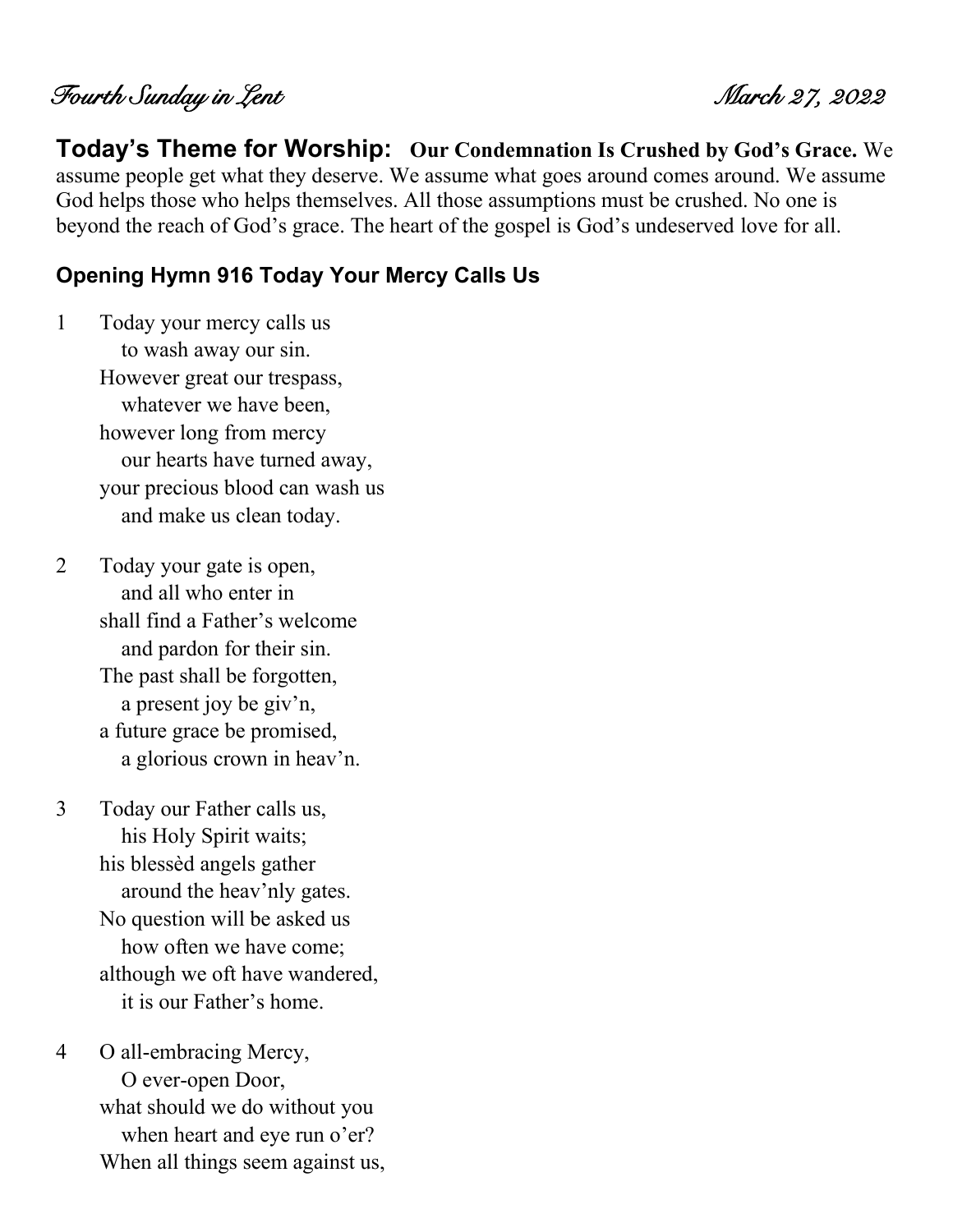to drive us to despair, we know one gate is open,

one ear will hear our prayer.

Text: Oswald Allen, 1816–1878, alt. Text: Public domain

- P: The grace of our Lord + Jesus Christ and the love of God and the fellowship of the Holy Spirit be with you.
- **C: And also with you.**

# **Confession of Sins**

- P: We have come into the presence of God, who created us to love and serve him as his dear children. But we have disobeyed him and deserve only his wrath and punishment. Therefore, let us confess our sins to him and plead for his mercy.
- **C: Merciful Father in heaven, I am altogether sinful from birth. In countless ways I have sinned against you and do not deserve to be called your child. But trusting in Jesus, my Savior, I pray: have mercy on me according to your unfailing love. Cleanse me from my sin, and take away my guilt.**
- P: God, our heavenly Father, has forgiven all your sins. By the perfect life and innocent death of our Lord Jesus Christ, he has removed your guilt forever. You are his own dear child. May God give you strength to live according to his will.
- **C: Amen**.

P: In the peace of forgiveness, let us praise the Lord.

# ♬ **Oh Taste And See**

Oh, taste and see that the Lord is good. Bless-ed are they who take re-fuge in him.

Your Word, O Lord, is e-ter-nal; it stands firm in the heav-ens. Your faith-ful-ness con-tin-ues for-ev-er.

Oh, taste and see that the Lord is good. Bless-ed are they who take re-fuge in him.

# **Prayer of the Day**

## P: Let us Pray.

Almighty God, our heavenly Father, your mercies are new every morning; and though we deserve only punishment, you receive us as your children and provide for all our needs of body and soul. Grant that we may heartily acknowledge your merciful goodness, give thanks for all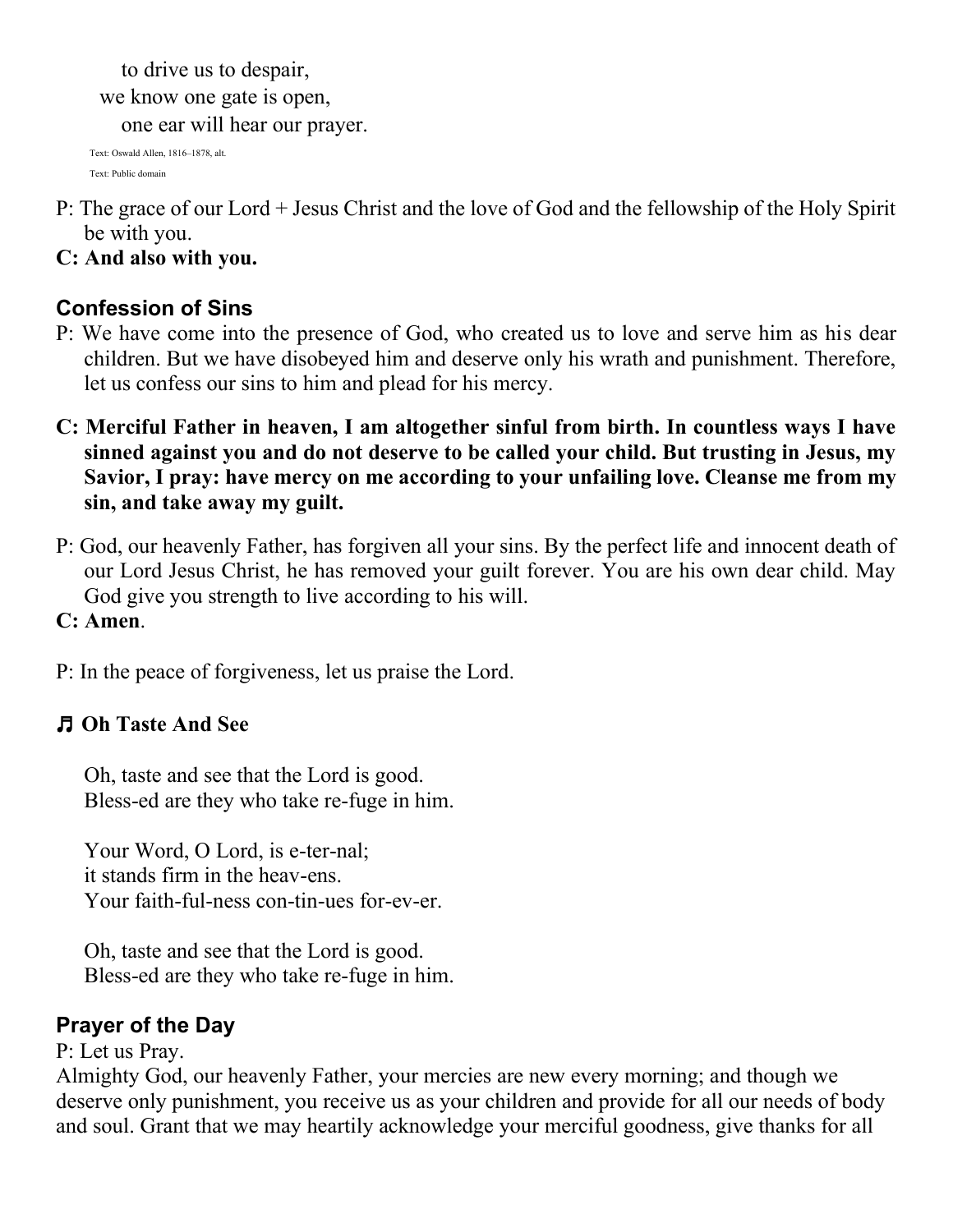your benefits, and serve you in willing obedience; through your Son, Jesus Christ our Lord, who lives and reigns with you and the Holy Spirit, one God, now and forever. **C:** ♬ **Amen**

## **First Lesson: Isaiah 12:1-6**

In that day you will say: I will give thanks to you, LORD, for though you were angry with me, your anger has turned away, and you comfort me. <sup>2</sup>Surely God is my salvation. I will trust him and will not be afraid, because Yah, the LORD, is my strength and song, and he has become my salvation. <sup>3</sup>Therefore with joy you will draw water from the wells of salvation. <sup>4</sup>In that day you will say: Give thanks to the LORD! Proclaim his name. Declare among the peoples what he has done. Proclaim that his name is exalted! <sup>5</sup>Sing to the LORD, for he has done amazing things! Let this be known in all the earth! <sup>6</sup>Shout aloud and sing for joy, daughter of Zion, for the Holy One of Israel is great among you!

# **Psalm of the Day 32 B How Blest Are Those**

- 1 How blest are those the LORD forgives; how glad they are to hear their sin is gone, their guilt atoned, their record clean and clear.
- 2 I silently concealed my guilt, but then I groaned all day: your heavy hand, like summer heat, took all my strength away.
- 3 I then confessed my sin to you, my grievous guilt and shame, and you forgave my wickedness by your most gracious name.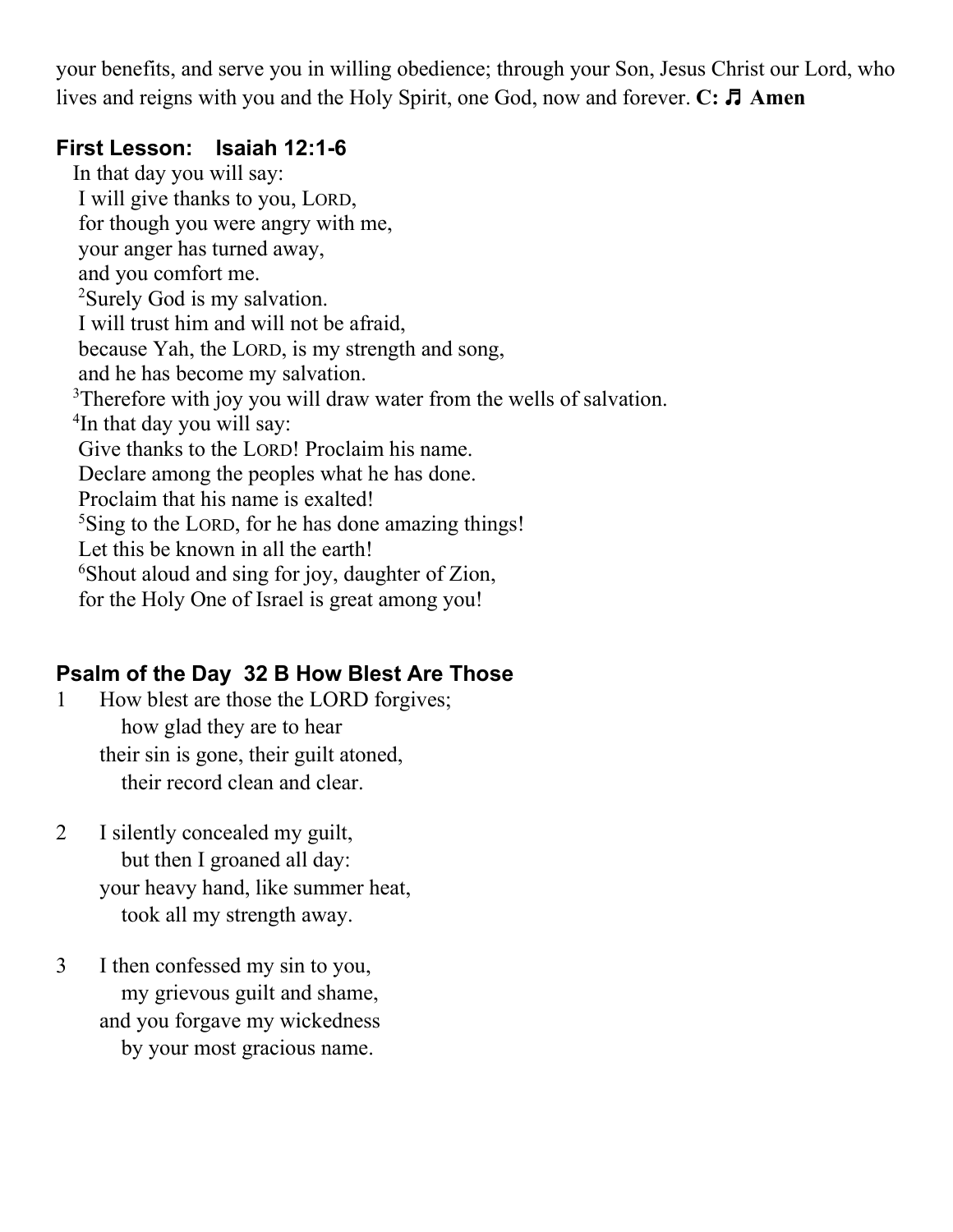- 4 Let all the faithful pray to you while you may still be found; you place them safe above the flood, secure on higher ground.
- 5 You hide me, LORD; you hold me fast in all adversity, surrounding me with faithful love and songs of victory.

Text: Michael D. Schultz Text: © 2021 Northwestern Publishing House. Used by permission: OneLicense no. 703297

#### **Second Lesson: Romans 8:1-10**

**8** So then, there is now no condemnation for those who are in Christ Jesus. <sup>2</sup>For in Christ Jesus the law of the Spirit of life set me free from the law of sin and death. <sup>3</sup>Indeed, what the law was unable to do, because it was weakened by the flesh, God did, when he sent his own Son in the likeness of sinful flesh to deal with sin. God condemned sin in his flesh, <sup>4</sup>so that the righteous decree of the law would be fully satisfied in us who are not walking according to the flesh, but according to the spirit.

<sup>5</sup>To be sure, those who are in harmony with the sinful flesh think about things the way the sinful flesh does, and those in harmony with the spirit think about things the way the spirit does. <sup>6</sup>Now, the way the sinful flesh thinks results in death, but the way the spirit thinks results in life and peace. <sup>7</sup>For the mind-set of the sinful flesh is hostile to God, since it does not submit to God's law, and in fact, it cannot. <sup>8</sup>Those who are in the sinful flesh cannot please God. <sup>9</sup>But you are not in the sinful flesh but in the spirit, if indeed God's Spirit lives in you. And if

someone does not have the Spirit of Christ, that person does not belong to Christ. <sup>10</sup>But if Christ is in you, your body is dead because of sin, but your spirit is alive because of righteousness.

#### **Verse: Luke 15:10**

**P:** There is rejoicing in the presence of the angels of God over one sinner who repents.

#### **Gospel: Luke 15:1-3, 11b-32**

All the tax collectors and sinners were coming to Jesus to hear him. <sup>2</sup>But the Pharisees and the experts in the law were complaining, "This man welcomes sinners and eats with them."

<sup>3</sup>He told them this parable:

"A certain man had two sons. <sup>12</sup>The younger of them said to his father, 'Father, give me my share of the estate.' So he divided his property between them. <sup>13</sup>Not many days later, the younger son gathered together all that he had and traveled to a distant country. There he wasted his wealth with reckless living. <sup>14</sup>After he had spent everything, there was a severe famine in that country, and he began to be in need. <sup>15</sup>He went and hired himself out to one of the citizens of that country, who sent him into his fields to feed pigs. <sup>16</sup>He would have liked to fill his stomach with the carob pods that the pigs were eating, but no one gave him anything.

<sup>17"</sup>When he came to his senses, he said, 'How many of my father's hired servants have more than enough bread, and I am dying from hunger!  $^{18}$ I will get up, go to my father, and tell him,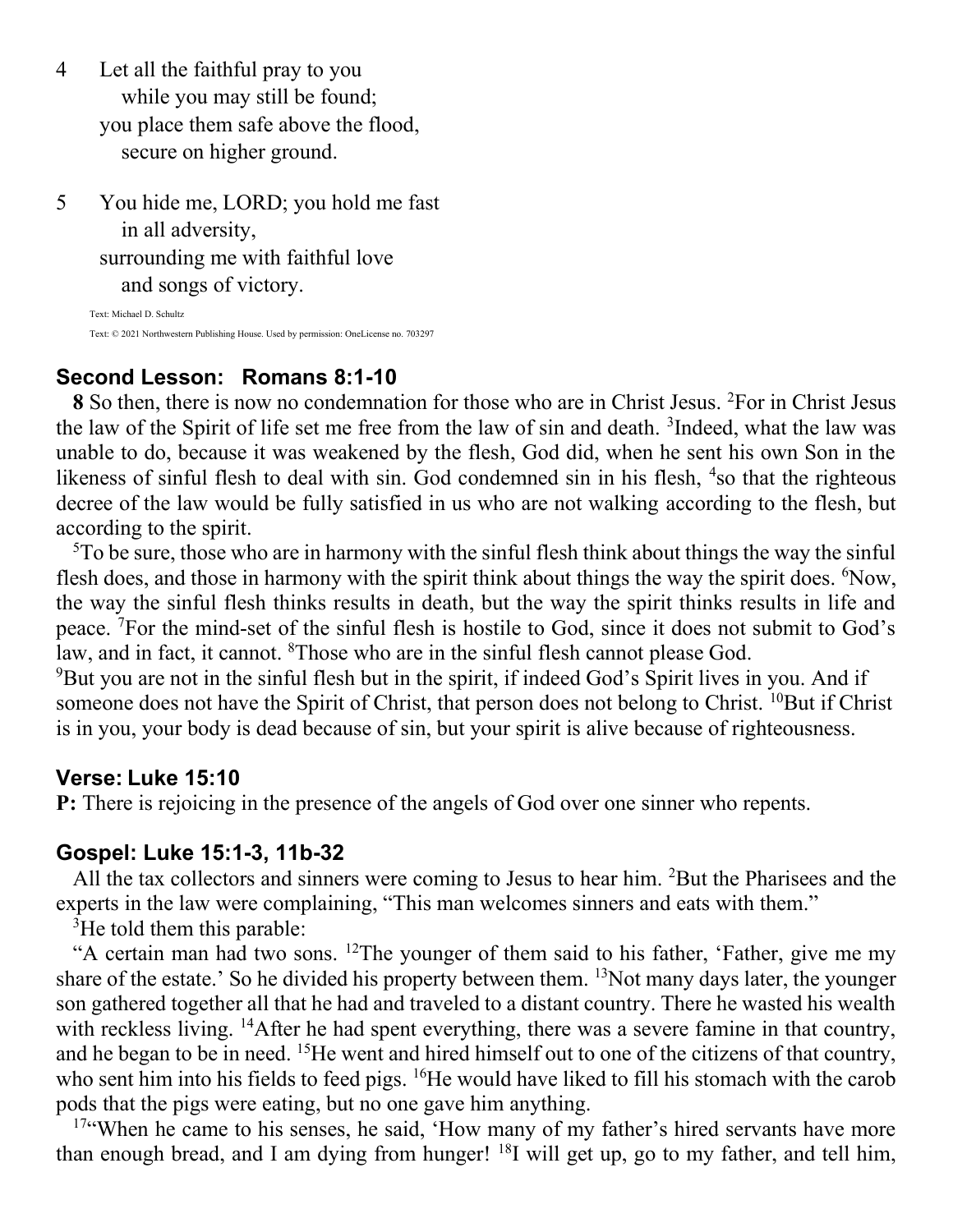"Father, I have sinned against heaven and in your sight. <sup>19</sup>I am no longer worthy to be called your son. Make me like one of your hired servants."'

<sup>20"</sup>He got up and went to his father. While he was still far away, his father saw him and was filled with compassion. He ran, hugged his son, and kissed him.  $^{21}$ The son said to him, 'Father, I have sinned against heaven and in your sight. I am no longer worthy to be called your son.'

 $22$ "But the father said to his servants, 'Quick, bring out the best robe and put it on him. Put a ring on his finger and sandals on his feet. <sup>23</sup>Bring the fattened calf and kill it. Let us eat and celebrate, <sup>24</sup>because this son of mine was dead and is alive again. He was lost and is found.' Then they began to celebrate.

<sup>25</sup> His older son was in the field. As he approached the house, he heard music and dancing. <sup>26</sup>He called one of the servants and asked what was going on. <sup>27</sup>The servant told him, 'Your brother is here! Your father killed the fattened calf, because he has received him back safe and sound.' <sup>28</sup>The older brother was angry and refused to go in. His father came out and began to plead with him.

<sup>29</sup>He answered his father, 'Look, these many years I've been serving you, and I never disobeyed your command, but you never gave me even a young goat so that I could celebrate with my friends. <sup>30</sup>But when this son of yours arrived after wasting your property with prostitutes, you killed the fattened calf for him!'

 $31$ "The father said to him, 'Son, you are always with me, and all that I have is yours.  $32$ But it was fitting to celebrate and be glad, because this brother of yours was dead and is alive again. He was lost and is found."

P: This the gospel of our Lord.

#### **C:** ♬ **Praise be to you, O Christ!**

#### **Hymn of the Day: 576 Amazing Grace**

- 1 Amazing grace—how sweet the sound that saved a wretch like me! I once was lost but now am found, was blind but now I see.
- 2 The Lord has promised good to me, his Word my hope secures; he will my shield and portion be as long as life endures.
- 3 Through many dangers, toils, and snares I have already come; 'tis grace has brought me safe thus far,
	- and grace will lead me home.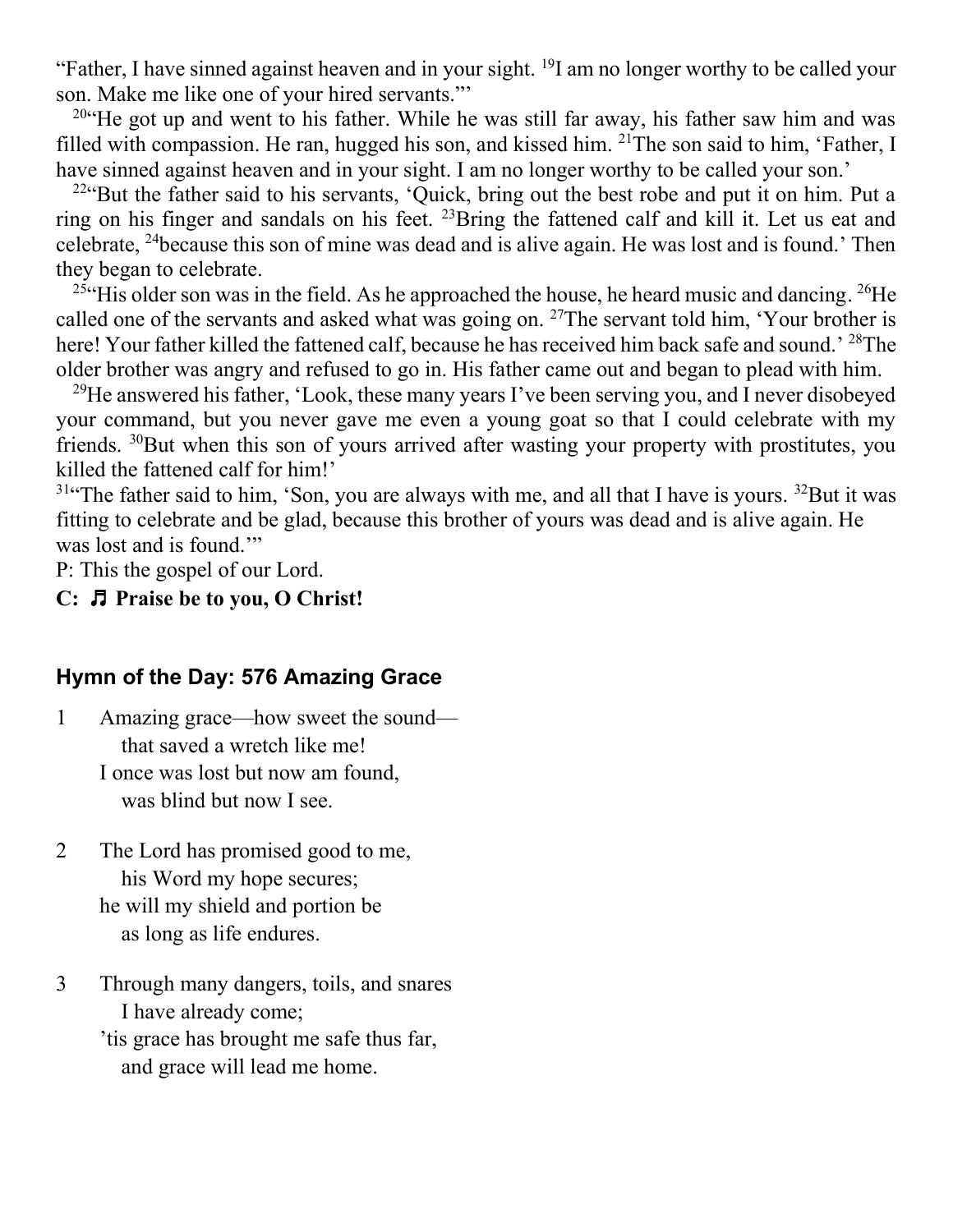4 When we've been there ten thousand years,

bright shining as the sun,

we've no less days to sing God's praise

than when we'd first begun.

Text (sts. 1–3): John Newton, 1725–1807, alt.; (st. 4): A Collection of Sacred Ballads, Richmond, 1790 Text: Public domain

## **Sermon**

## **Apostles Creed**

I believe in God, the Father almighty, maker of heaven and earth.

I believe in Jesus Christ, his only Son, our Lord, who was conceived by the Holy Spirit, born of the virgin Mary, suffered under Pontius Pilate, was crucified, died, and was buried. He descended into hell. The third day he rose again from the dead. He ascended into heaven and is seated at the right hand of God the Father almighty. From there he will come to judge the living and the dead.

I believe in the Holy Spirit, the holy Christian Church, the communion of saints, the forgiveness of sins, the resurrection of the body, and the life everlasting. Amen.

# **Offering**

You can give your offerings from your smartphone with the new **Vanco Mobile** app, which can be downloaded for free at Google Play or the App Store. You can also give at [holytrinitylutheranwyoming.com](http://holytrinitylutheranwyoming.com/) by clicking the Offerings link at the top of the page. If you have any questions about any of these options, please contact Dave Vogel at [financialsecretary@holytrinity-wels.net](mailto:financialsecretary@holytrinity-wels.net) or 616-808-6320.



# **Prayer of the Church**

**Lord's Prayer Our Father in heaven, hallowed be your name, your kingdom come, your will be done on earth as in heaven. Give us today our daily bread. Forgive us our sins, as we forgive those who sin against us. Lead us not into temptation,**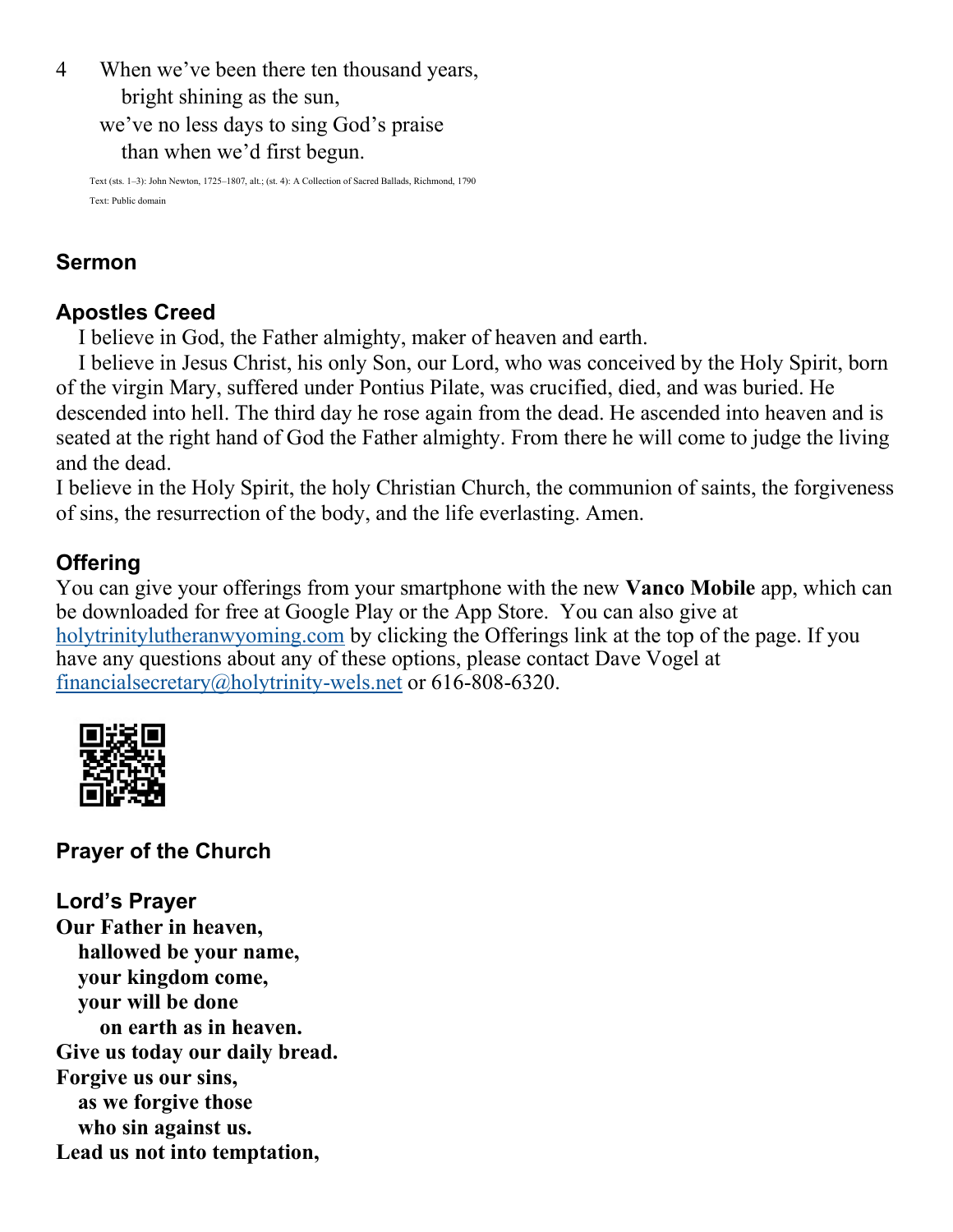**but deliver us from evil. For the kingdom, the power, and the glory are yours now and forever. Amen.**

### **Hymn: 657 Baptismal Waters Cover Me**

- 1 Baptismal waters cover me as I approach on bended knee; my Father's mercy here I plead, for grievous sins of thought and deed.
- 2 I look to Christ upon the tree, his body broken there for me; I lay before him all my sin, my darkest secrets from within.
- 3 Lord, may your wounded hand impart your healing to my broken heart; your love alone can form in me a heart that serves you joyfully.
- 4 From your own mouth comes forth a word; your shepherd speaks, but you are heard; through him your hand now stretches out, forgiving sin, destroying doubt.
- 5 Baptismal waters cover me; Christ's wounded hand has set me free. Held in my Father's strong embrace, with joy I praise him for his grace.

Text: Kurt E. Reinhardt, b. 1969 Text: © 2003 Kurt E. Reinhardt. Used by permission: OneLicense no. 703297

## **Prayer and Blessing**

- P: Almighty God, we thank you for teaching us the things you want us to believe and do. Help us by your Holy Spirit to keep your Word in pure hearts that we may be strengthened in faith, guided in holiness, and comforted in life and in death, through Jesus Christ, our Lord, who lives and reigns with you and the Holy Spirit, one God, now and forever.
- **C:** ♬ **A-men**.